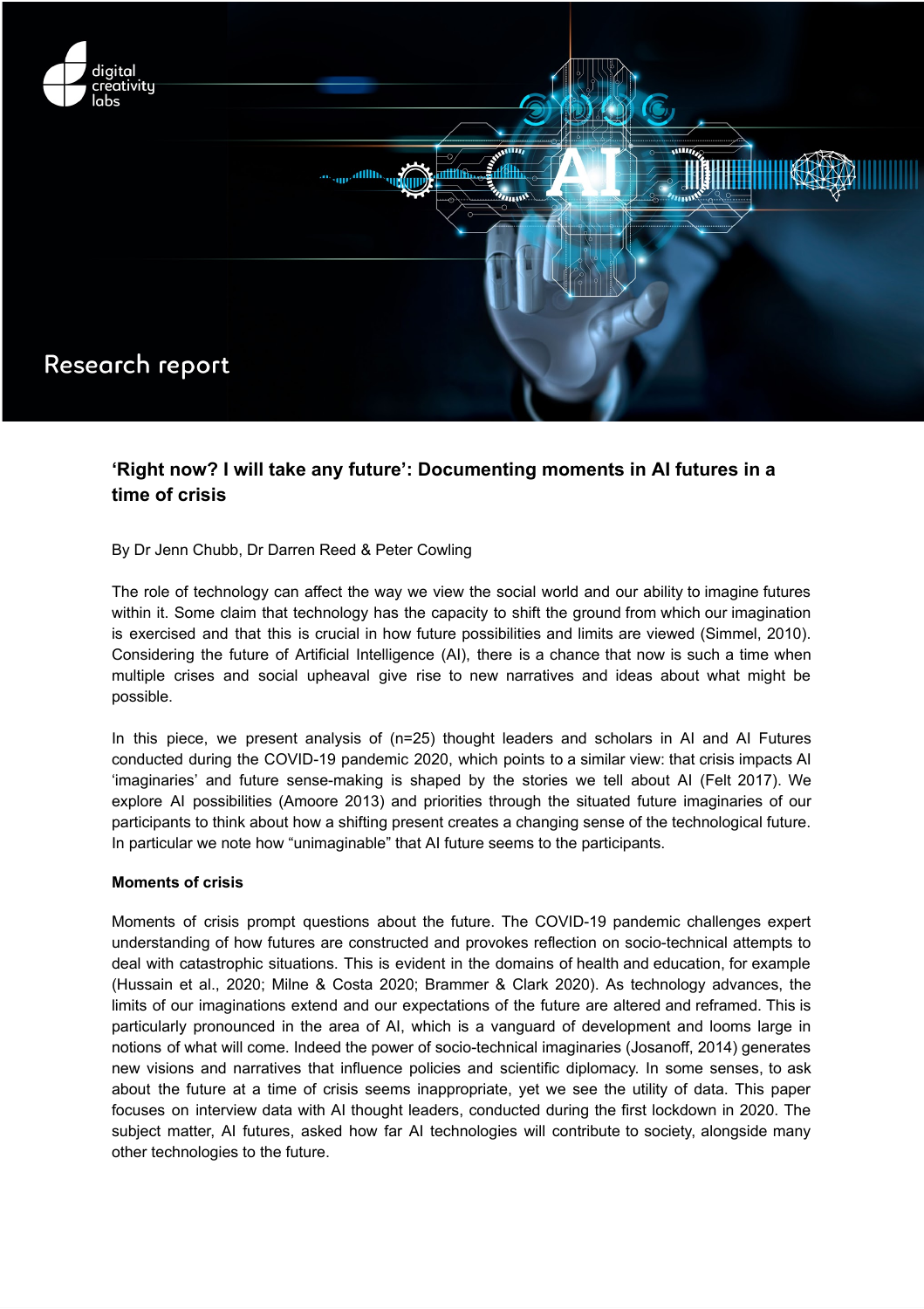

Interviews were conducted at a time when there was a palpable sense of digital-fatigue due to forced distancing. In one sense AI and digital technology 'came to the rescue' of work practices, yet there was also the sense that individuals were critical of, and hence reflective about, digital technologies. There was a strong need for physical human connection and rejection of mediated sociality. At a macro level, AI offered solutions for tracking and tracing the virus, detecting disease, and more (Inayatullah 2020) and at the same time threatened surveillant control by governments.

The UK went into lockdown on 23rd March for three months. Similar restrictions occurred globally. The interviews took place between June and August 2020, with participants from Europe, the US, and the UK. The original research design involved face to face interviews and workshops but the pandemic undermined [standard](https://blogs.lse.ac.uk/impactofsocialsciences/2020/03/23/editorial-social-science-in-a-time-of-social-distancing/) social science and [fieldwork](https://items.ssrc.org/covid-19-and-the-social-sciences/social-research-and-insecurity/research-in-insecure-times-and-places-ethics-of-social-research-for-emerging-ecologies-of-insecurity/) methods. Instead, video conferencing technology enabled a form of face-to-face interviews while broadening the geographical range of participation.

The interviews were premised upon the following questions: How do we envision the future? How do we set short-term and long-term goals for AI? Who sets these goals? How do we balance them? Can a beneficial future be modeled?

The answers given were conceived as situated within the COVID-19 crisis so as to reflect on how a crisis can change perceptions of what is possible and engender implementation strategies.

# **Sense-making AI: new narratives and futures**

Some thinkers have tried to make sense of the way we understand the future as the product of the now. When the now is imbued by crisis, questions about the level and degree of change and the resulting disruption are inevitable. Disruption to established 'imaginaries' was celebrated by one participant referring to the behavior of broader society:

'Will it shake them up enough? Will it just shake them up and then we'll all settle down in the *same place, or will they shake them up enough that when they fall again, it'll be different?'*

The question this participant is posing, it seems, is the extent to which COVID-19 will impact society in the future and whether it will shake us up enough to influence our behaviour. Perhaps AI could help with the next pandemic and future crises (Heaven 2020).

Before the pandemic, there had been a huge amount of discussion, speculation, and commentary on the role of AI in society. Some of this discussion was already infused with the potential of future difficulties born of wide ranging potential applications leading to transformative change, in some instances radically so (Vaishya et al, 2020). The discussion of AI has become even more heated during the pandemic, with talk of an urgent need for robust AI [ethics,](https://www.nature.com/articles/s42256-020-0195-0) concerns over health [surveillance](https://onlinelibrary.wiley.com/doi/10.1002/hast.1125), and [debates](https://www.fayboundalberti.com/blog/2020/9/14/robots-care-homes-and-loneliness) about the role of robot carers.

Given that AI was already achieving relatively high levels of media coverage, the extent to which AI has been deployed in response to the pandemic has received significant media attention. On the one hand, AI has fallen short, ['](https://www.technologyreview.com/2020/03/12/905352/ai-could-help-with-the-next-pandemicbut-not-with-this-one/)missed its [moment'](https://www.technologyreview.com/2020/03/12/905352/ai-could-help-with-the-next-pandemicbut-not-with-this-one/) and 'let us [down'](https://www.ft.com/content/0aafc2de-f46d-4646-acfd-4ed7a7f6feaa). The '[limitations](https://www.nesta.org.uk/blog/how-the-pandemic-has-exposed-ais-limitations/) of AI' have revealed themselves as [contact-tracing](https://www.nature.com/articles/s42256-020-0194-1) apps make health surveillance and automated decision-making a reality for everyone. AI's application to the pandemic is being evaluated and it's value judged in the way it facilitates social adaptation and supports a cure for the [virus.](https://twitter.com/rachelcoldicutt/status/1323155577376284678?s=21)

On the other hand, "solutionist narratives" abound (the idea that AI could be the answer to everything): AI is presented as a silver [bullet](https://economictimes.indiatimes.com/small-biz/startups/features/coronavirus-will-finally-give-artificial-intelligence-its-moment/articleshow/76477021.cms?from=mdr) for the pandemic, and suddenly, those averse to 'scary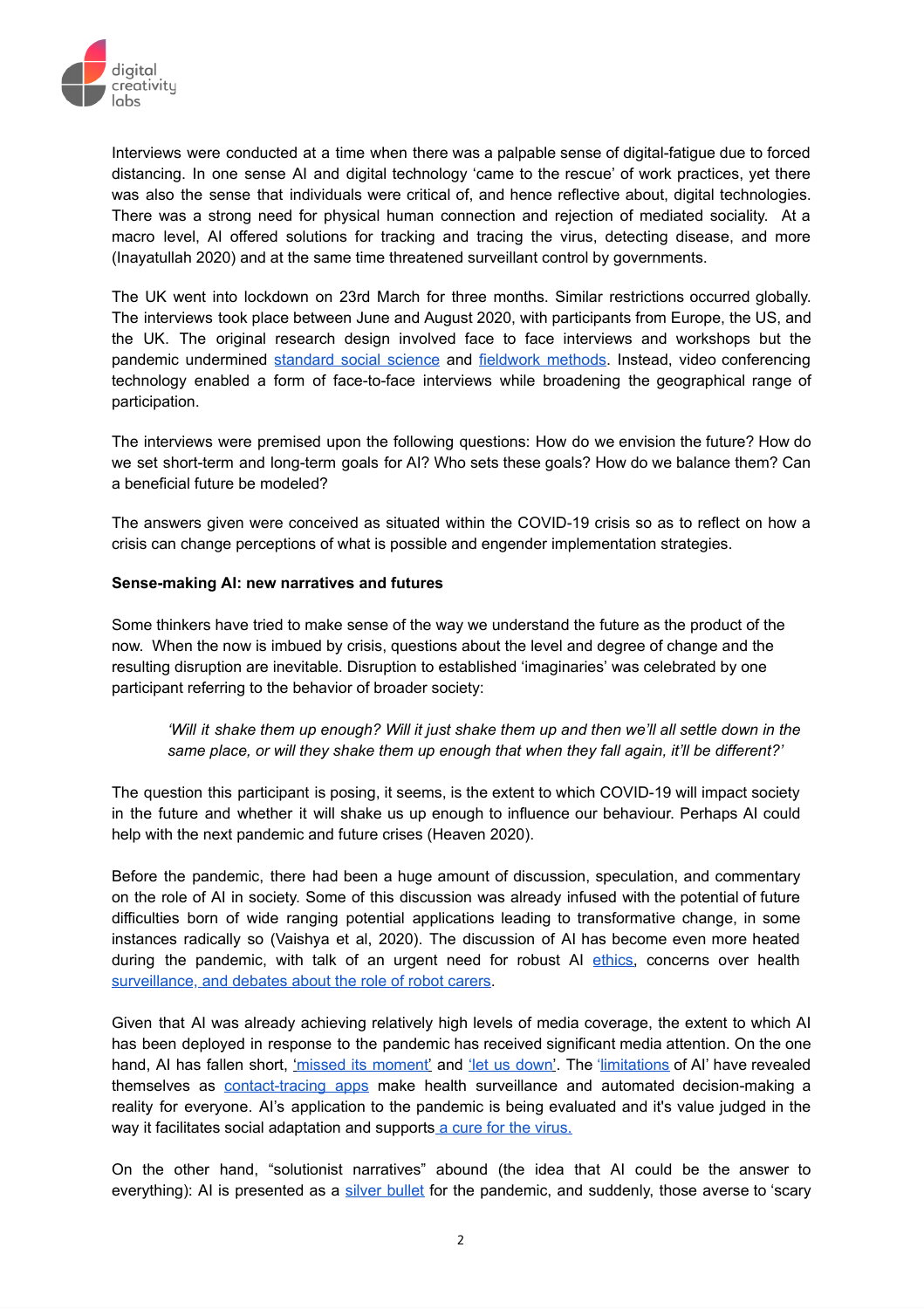

robots' (Cave et al, 2019) welcome them into our hospitals. Indeed, AI's potentially revolutionary role in healthcare is [applauded](https://www.forbes.com/sites/bernardmarr/2020/03/18/how-robots-and-drones-are-helping-to-fight-coronavirus/#269aeb3f2a12) and AI-based communication [tools](https://news.mit.edu/2020/covid-19-cough-cellphone-detection-1029) celebrated.

AI in our home and leisure has been boosted, with families remaining connected and entertained through AI technologies, video calling, smart phones and games and creative media. Education and business organisations have stayed afloat through the use of digital technologies, much of which relies on AI.

This research was not focused on the pandemic and there were no direct questions about it, but when conducting social research, we are mindful of the social conditions in which we are operating. Discussion about AI in the context of a world in multiple crises, inevitably emerged throughout the interviews.

### **Difficulty imagining the future**

Many participants reported difficulty in talking about and imagining the future.

It is so hard to think about the future when the present is so different from what we know...

I really have no idea because the next 20 years is a very difficult time period to scope out *what's going to happen considering that, you know, we now have a massive pandemic and lots of things that we thought were never going to change have suddenly had to change so things like attention to global warming and, you know, reducing our traffic, our patterns of travelling all over the world and instead relying vastly on technology to keep us in touch, well, that had a sea change over two months or less.*

Some felt that a question about the future in the time of interviewing was not validly posed. Instead, perhaps it is a privilege to worry about AI at a time of global crisis:

There is a future - how you feel about the future is how you feel about the future, looking at it from where you are now. And, looking at the future from where I am now, it is hard to be *optimistic, quite honestly.*

*So, we have managed a pandemic, we have managed dreadful responses to it. We have managed America collapsing practically in uproar, with a semi-fascist – or maybe not even semi-fascist – president, with threats of the military on the street. We have authoritarian regimes in a large and increasing number of countries – Turkey, Hungary. Well, Britain you would say is going that way too, America has gone that way. We have climate change which is an on-coming train that nobody wants to talk about. And, people are worrying about AI! It* is like I shrug at this point, and I go, are you worried about AI? You should be so lucky to *worry about AI, for Christ's sake!*

Scientists have long bemoaned that this 'unprecedented' crisis was actually rather precedented. One participant commented that managing the future was completely foreseeable with regards to the pandemic:

*There are barriers, you know, things that could happen and some that we don't even imagine now like Covid, well, we could have… you know, this one was perfectly foreseeable, it's how can we prepare ourselves or try to steer things in the way that would be most beneficial.*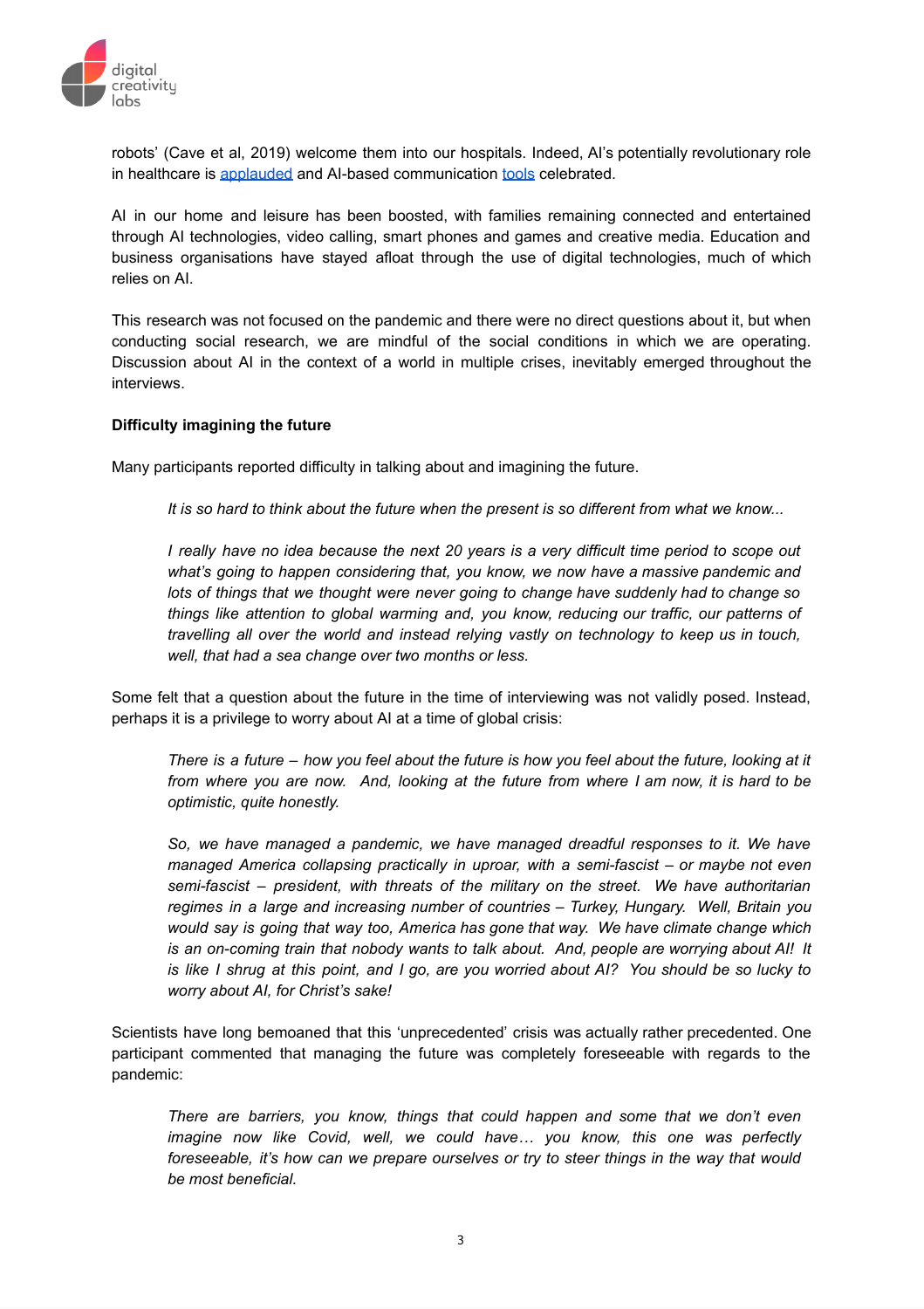

At the same time many participants felt we should be doing more with technology to support individuals and services:

*I am not being negative, I am trying to be completely accepting of the situation we are in, and it is extraordinary to me that we are not using these tools to ameliorate that situation. That is what we should be doing.*

## **Imaginaries of a beneficial future with AI**

There was a sense from some participants that AI was reported in the press, and by other leading thought leaders, as a [solution](https://www.ncbi.nlm.nih.gov/pmc/articles/PMC7195043/) to intractable political and social problems and that this was exacerbated by the pandemic. A somewhat mixed emotional response was often portrayed - see this example of a profit narrative at the expense of border guard's roles:

*We've seen this kind of, you know, solutionism narrative with the pandemic I think predominantly coming from the tech companies but perhaps understandably being picked up by governments around the world because of also the austerity context, you know, so if you can replace ten border guards with one automated system or if you can reduce pressure on the NHS or if you… so, you know, understandably these things get picked up.*

Most commonly, participants referred to the ability of AI, and related tools, to process big data and the potential benefits in addressing the pandemic:

*With the pandemic, a lot of useful technologies can be deployed that could help prevent the spread of the pandemic, identify patients, speed up testing but the same kinds of tools like collecting vast amounts of data because that's where they get their so-called intelligence from, that data can also be misused.*

#### **Shifting perspectives**

There was a sense of the future shifting from speculation and fantasy towards real and pressing issues.

I'm starting to sort of think about what has shifted - so prior to the pandemic what I would have said is that there is a kind of fantasy of what AI can do that always involves a sort of *future production so in fact, a future that isn't here now but that is kind of this envisioned future.*

Many were concerned with the effects on equality and financial gains of those in power and with means:

*Quantity of revenue to capital in labour is a key economic concept - and being fucked up by automation - creating a super-rich class. But are the super rich happier than those less financially well off - I don't think so. An unintended consequence of the consumer economy. The more money the better, like an argument for Universal Basic Income.*

Others had very mixed feelings about the future, noting that these critical moments of crisis create even more uncertainty:

*I have to say, at the moment, I have mixed feelings about many things*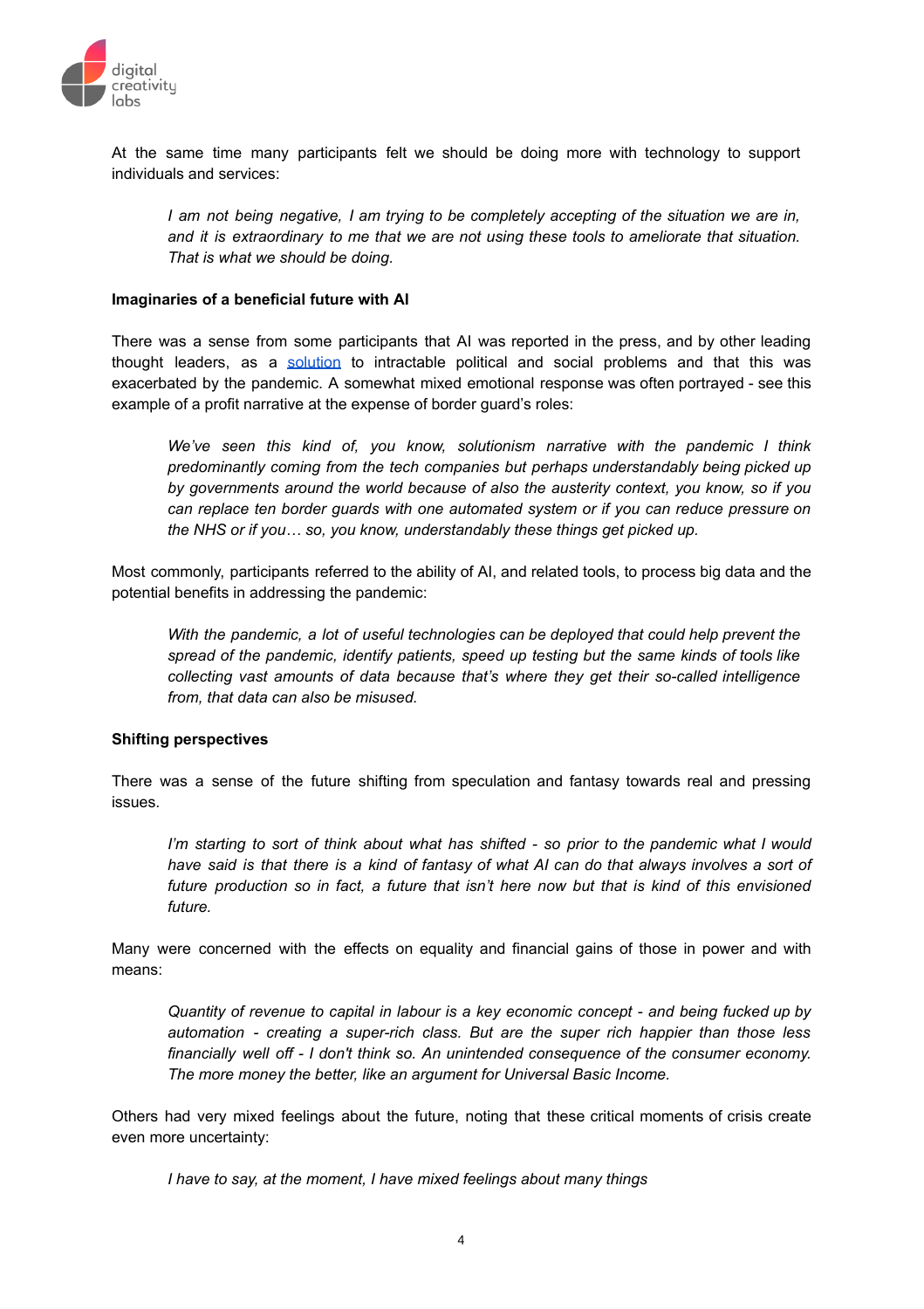

.... So yeah, so it's not that I feel...it's not dystopian, and it's not a utopian future either, at the *moment.*

This was presented in the starkest of terms when one participant asserted *"I think in the future we might look at this as a period of war".*

# **A touchless world**

One effect of the pandemic was to completely reframe what application areas matter and why. Some experts talked about how care robots might be on the rise in hospitals and care settings because they posed less of a health risk vis-a-vis spreading infection. This was not always welcome by participants who often expressed wariness over the role of such machines particularly, where they were seen to replace human interaction:

I'm kind of wary of I suppose the notion that actually what will be necessary is some sort of *humanoid form for those things to happen although I guess you might even say now that in a care home setting where agency staff have probably, and of course inadvertently, spread the virus by going from a care home to care home, how much is that going to accelerate the use of robots for basic tasks including cleaning and delivery of food and so on to those sorts of settings? So, absolutely I think it will be accelerated.*

The extent to which this is positive is of course debatable. Indeed, some commented that the pandemic might change things radically regarding our expectations for face-to-face and human-to-human interaction.

*It definitely has changed our reliance on certain technologies. When it comes to care for elderly and preferring human contact, we're all just products of our environment. 1*

More concerningly, participants warned of issues of [isolation](https://theconversation.com/robots-to-be-introduced-in-uk-care-homes-to-allay-loneliness-thats-inhuman-145879) and potential dehumanisation as more of us work at home, paradoxical in relation to the technological development that is keeping many of us going:

*I mean it's, you know, paradoxical that Covid-19 may be pushing us further down this thing where people work by themselves for large parts of the day, you know, what will be the impacts of that? It's just, yeah, I mean it's already changed dating and many other things, yeah, very hard to predict so we need to proceed very carefully.*

#### **AI and the human condition**

Many were hopeful about the future role of technology and felt that it might precipitate positive change for individual happiness:

*In a way bizarrely this tragedy, this pandemic has made me more hopeful that positive change over the next 20 years can happen especially regarding the implementation of technology.*

<sup>1</sup> Original verbatim quotation edited for clarity from: *So, it definitely has changed things, the pandemic, in terms of our reliance* on certain technologies, right? And I guess what I was saying before about care for elderly, and then, maybe, preferring human contact. I suppose we're all just, basically, products of our environment. So, if we are now headed towards a generation who are, like, less, have fewer expectations surrounding in-person interactions, then, as they age, that will be part of their makeup, and that will, you know, change their expectations if this is a sustained issue for how they're provided for in their adult years, *and beyond, into old age.*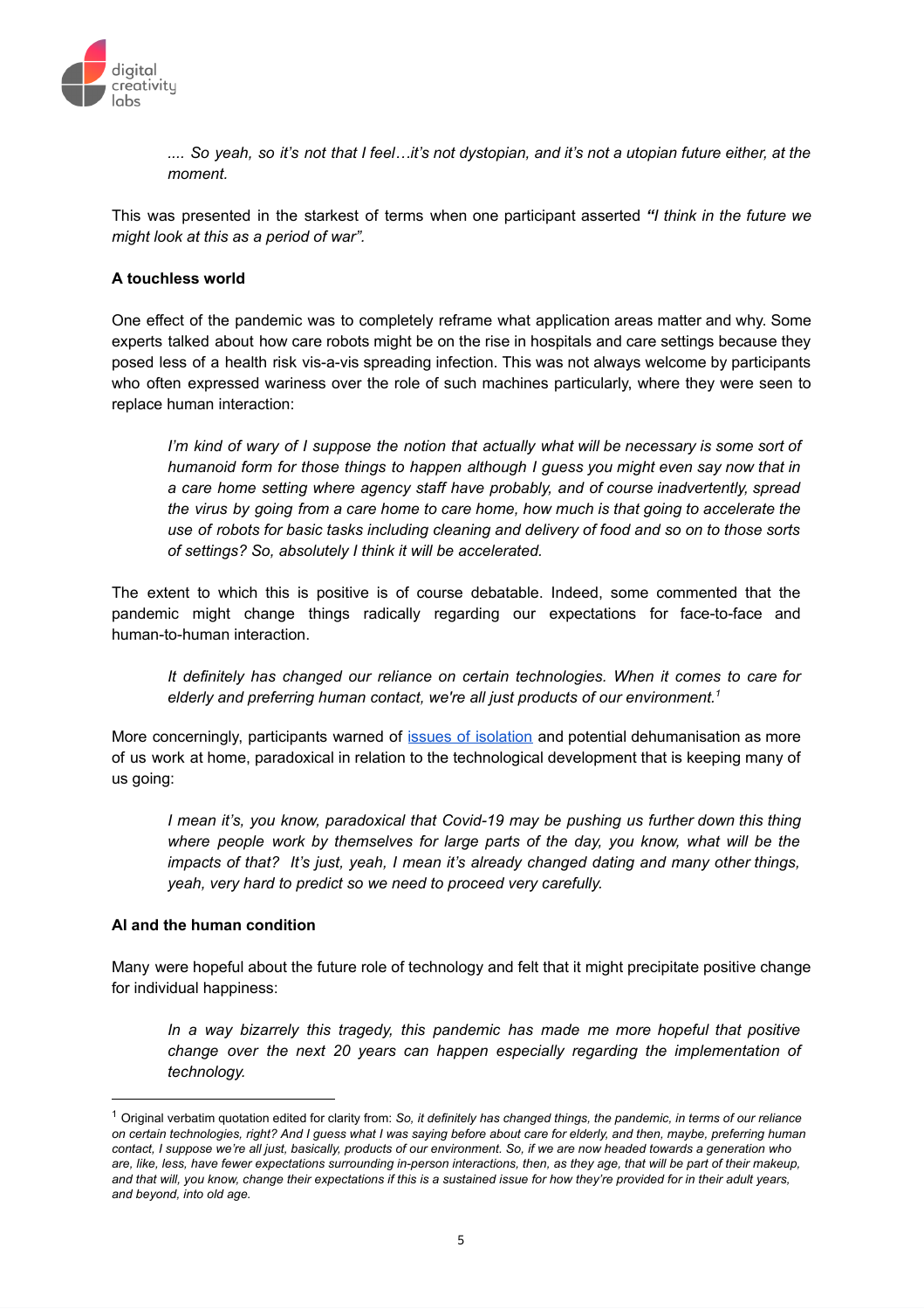

Some felt we should use the opportunity to enable AI to do the things we cannot do, rather than to try to do what we can do, only better. This kind of view was regularly reported in the interviews, where AI was seen as a tool to assist and augment human capabilities, not outperform or replace them.

*I mean, as a society, use the fact that AI will do all these things and create stuff and factories, most of which we don't need, but anyway, people want, fine, make AI do it, while realising what the important jobs are. And this is where the virus comes in…*

*... Because the important jobs that we should be supporting for human happiness and happy societies and so on, are doctors, teachers, nurses, carers, people who specialise in helping, you know, people with and without learning difficulties. And outdoor jobs, looking after forests, there's any number of jobs which give human satisfaction, that relate us to other people, to the living world and so on. We should be able to use the opportunity to, I don't know whether you have a universal basic income or do it some other way, that's not an* argument I know too much about, which is the best way to do it. But I'm just baffled by the *drive to continue as ever before, while we've got this contradiction. I think AI should do the* things it's best at and we should do the things we're best at, which is rather a different view.

Targeting the profit motive and the super-rich was something which emerged regularly. We note that from some of these emerging themes, there are a number of issues:

*I think it means that we… much more of the focus tends to be on current opportunities and current innovation activities that are having an impact rather than this speculative thinking about the future of AI, which is fun and is very interesting and exciting, but obviously there's a more pressing need to address current problems now as the technology is being more widely adopted.*

These findings suggest that the pandemic is a critical moment in which it is important to stand back and reframe what we - a collective we - want from the future, starting with where we are now. This could seize the moment to:

- Better understand and educate ourselves as to what we mean by [AI.](https://www.healio.com/news/ophthalmology/20191029/artificial-intelligence-includes-tools-and-instruments-not-just-robots-that-improve-health-care?utm_source=TrendMD&utm_medium=cpc&utm_campaign=Healio__TrendMD_1) AI is an umbrella term which all too often is conflated with the spectacular and less so the processes underpinning it - such as Machine Learning and Natural Language Processing.
- Raise awareness of social technical issues and inequalities caused by AI. Particularly as the pandemic itself has widened inequality and thereby access.
- Better manage processes for collective intelligence and participatory research and approaches for anticipatory governance. Considering also where AI can help.
- Involve the young who will have important views on their needs and wants for the future based on a very shifting present.

It was felt that stakeholders could seize moments such as the pandemic to open up a discussion about the potential of technology. Research suggests that the pandemic has shown that people often develop a shared sense of [identity](https://www.researchgate.net/publication/228642933_The_Nature_of_Collective_Resilience_Survivor_Reactions_to_the_2005_London_Bombings) with those around them at a time of [crisis.](https://theconversation.com/human-behaviour-what-scientists-have-learned-about-it-from-the-pandemic-163666?utm_medium=email&utm_campaign=Latest%20from%20The%20Conversation%20for%20July%202%202021%20-%201991619551&utm_content=Latest%20from%20The%20Conversation%20for%20July%202%202021%20-%201991619551+CID_2dfb5a66240eeb0c3dd9c74f5aca0ceb&utm_source=campaign_monitor_uk&utm_term=cannot%20be%20determined) It may also have deepened [divides](https://scholarship.law.tamu.edu/cgi/viewcontent.cgi?article=2425&context=facscholar) with respect to access for information and funds.

Working collectively, this could involve the meaningful engagement of diverse stakeholders to expose inequalities and related concerns: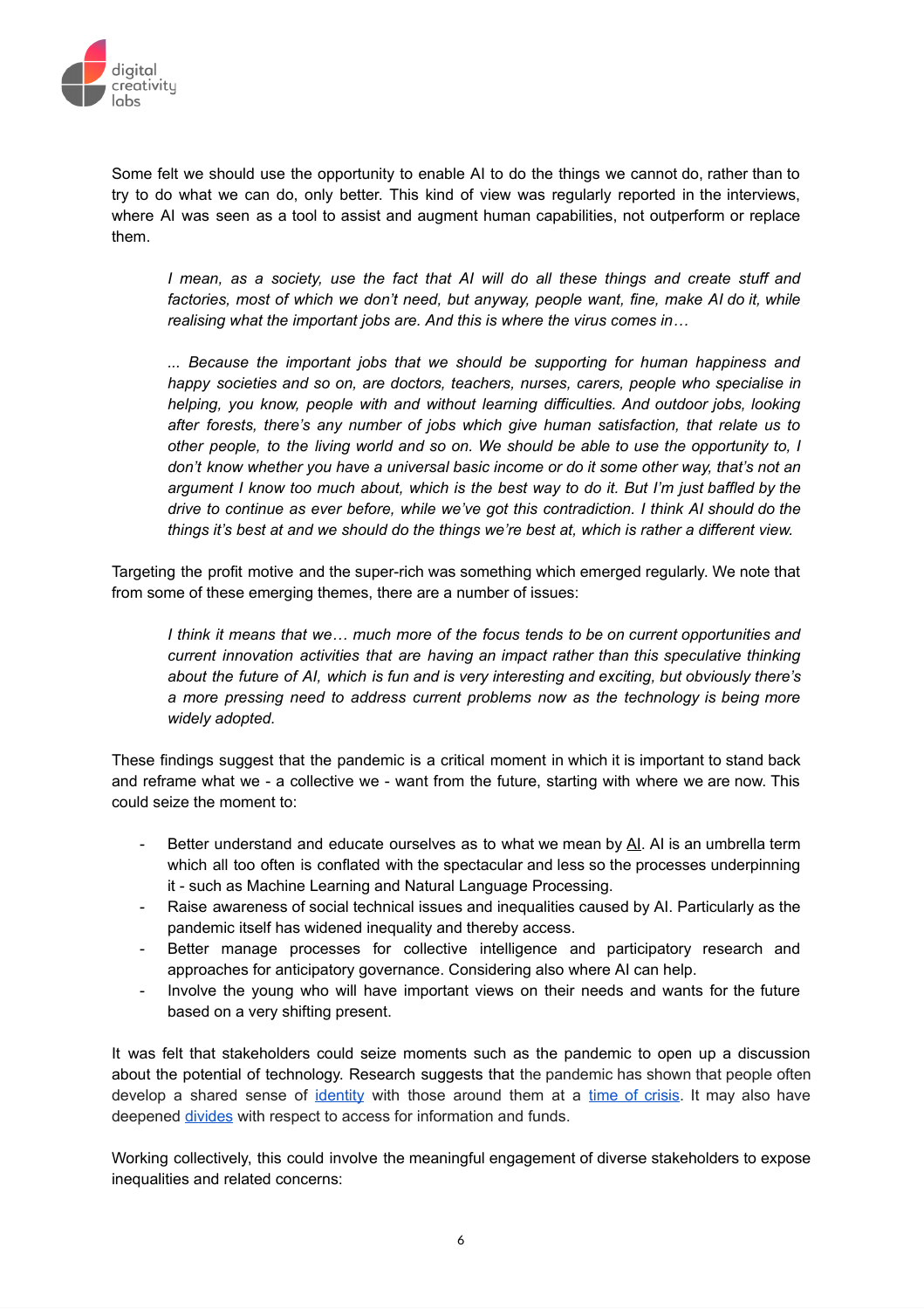

*So inequality makes people unhappy, at least that has come out in the virus story quite a lot, people talking about how to reduce inequality.*

*Dangers relating to inequality, discrimination, bias, exclusion that are kind of ongoing social problems that characterise the social world and characterise the social actors who are often the people that build these [technologies.](https://journalofethics.ama-assn.org/article/can-ai-help-reduce-disparities-general-medical-and-mental-health-care/2019-02?source=post_page---------------------------)*

To respond to the issue of AI futures, many felt there was a great need for governance and ethical approaches.

#### **AI in a crisis needs ethics**

One of the biggest topics I think is wildly overdue, that I have been hearing a lot lately, is just *the relationship between ethics and AI…*

*... So, it feels more like we are looking at the second order and third order ramifications of that wave, where we are seeing that we can learn things pretty well with fairly sparse data, but where is the data coming from? Who put the data together? Who decided what the futures are in the data? How do those futures bias what is learnt? There are just really clear questions we could have been asking all the while. I am particularly interested in the role of AI and what it is – it is so hard to think about the future...*

Th[e](https://www.nature.com/articles/s42256-020-0195-0)re is a lot of focus on the urgent need for AI ethics and [governance,](https://www.nature.com/articles/s42256-020-0195-0) participants regularly described the need for 'design on design' within AI development and the need for rigor and ethical reflection, this included the need to tackle [algorithmic](https://theconversation.com/uk/topics/algorithmic-bias-67573) bias, for instance with respect to race, social background, gender and age, to combat trust in systems and relatedly the need for fairness and transparenc[y](https://link.springer.com/article/10.1007/s13347-020-00415-6) in AI across all actors not simply those elites [researching](https://link.springer.com/article/10.1007/s13347-020-00415-6) or designing AI:

*The design before design - it needs to be something that enables us collectively to answer particular questions or to respond to particular problems, without having the illusion that things can just be solved, you know. But it can certainly, I think, and that's maybe why I moved on from the mitigating… But I suppose, you know, being prepared and having that mindset is a way to mitigate the bias.*

*We should be pushing all those critical questions in all of the domains where they're beneficial and where they seem to be harmful because where the benefits are experienced there's still a potential for harm.*

# **Building trust**

Many participants talked about how this was an opportunity to embed transparency into AI and to be open about data and its importance. Here the sense was that this needed to be managed carefully and collectively in order to ensure fairness for the public good:

*Health is sort of pressing at the moment. You know, it's an opportunity to build trust in these systems if they are seen to be deployed in fair and honest and clear and transparent ways that are for the public good. I'm not sure that anyone is bothering to take up that opportunity* or who it would be that would take it up but it does seem that... I do sort of have a feeling that *people recognise the importance of data. I've taken a fairly sort of critical position in this interview but I don't believe that there should be no data-gathering and I think this is a moment that shows you how data can play a really important social role. This is a good*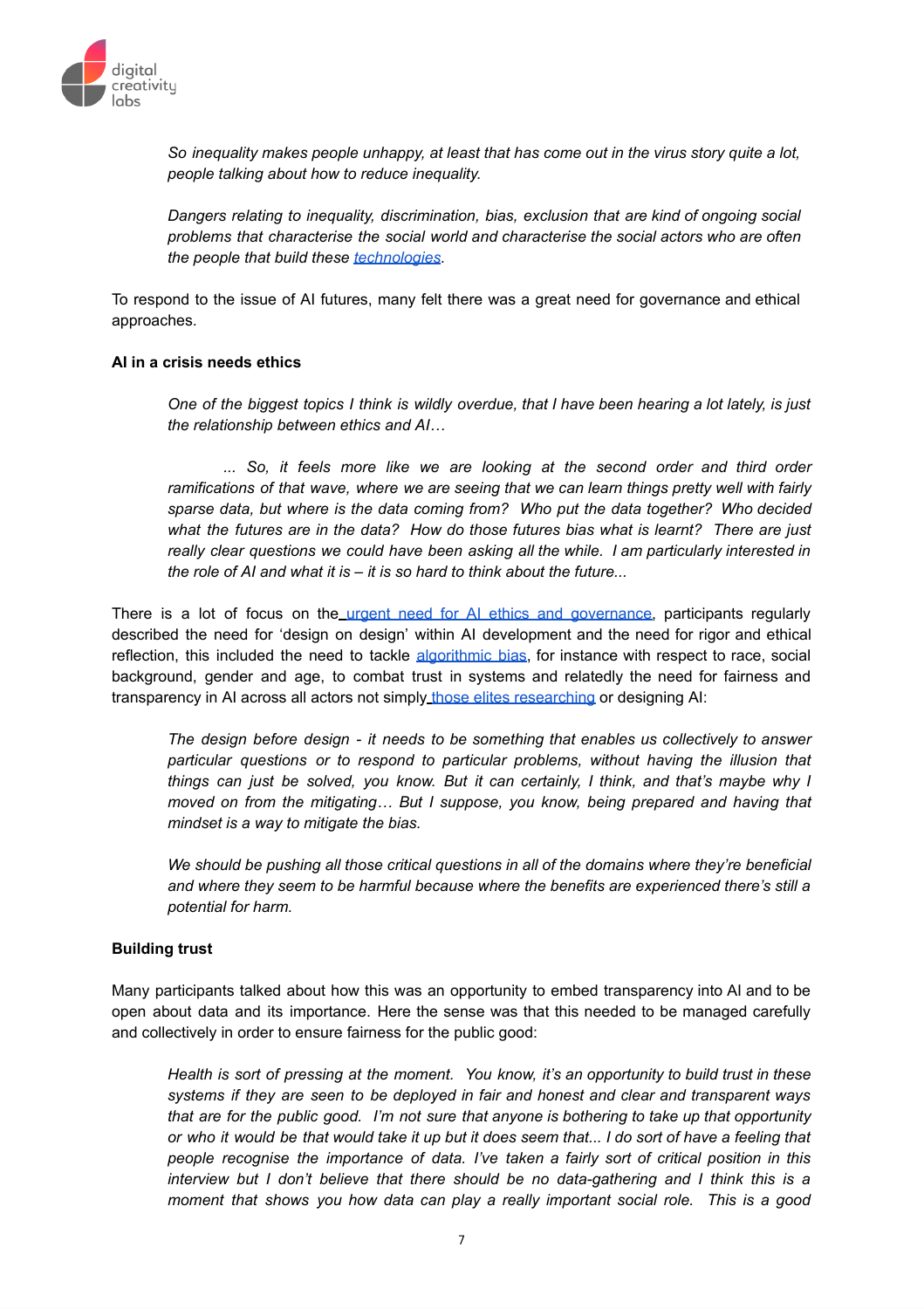

moment if you want to win people over but you do have to do things properly in order to win *people over.*

With the rise of conspiracy theories and growing speculation and distrust in science as well as political mandate, AI could provide an opportunity to help dispel myths and build trust if employed carefully, as one expert pointed out:

*You know, we get asked a lot, "Is COVID-19 a bioengineered pandemic?" and the answer is no, because if you were bioengineering a pandemic it would be a lot, lot worse than this. Anyone who knows what they're talking about would know how to make something much more dangerous than COVID-19.*

### **Ethical considerations must be at the heart of AI design**

Finally, participants regularly described opportunities to improve trust in systems by applying AI and machine learning to healthcare problems and to provide support when human interaction is no longer possible. But this must not be done, at the expense of human connection.

*I think people have remembered what it is like to spend time with their children, that is both good and bad, and in spaces, again both good and bad for green spaces particularly.*

Perhaps now is a time for stakeholders to rethink and reframe how we talk about futures (there is not just one) with technology, and the choices we make in a post-Covid world?

*So, yes we should think about the future, but we also should think about how we manage it now. Because otherwise it doesn't really make sense to fantasise about it if you are talking about the future.*

#### **What does this mean for constructing AI futures?**

We can see ways that the pandemic has influenced participants' responses implicitly and explicitly and therefore how COVID and AI intersect. In many ways this is not surprising. There is probably no aspect of social life that has not been affected by the pandemic.

At first, it seems that constructions around the future of AI *may* be changing as a result of the pandemic. We see this reflected in the ways in which participants characterise the future, express difficulty in predicting or imagining futures, and also in the ways participants explicitly referred to shifts in perception toward this technology. Robots in care homes provide one such example: there is a shift in the way robotics in care and health settings is perceived because of robots inability to catch the virus. Equally, we note how experts are particularly keen to ensure that the focus is moved away from a preoccupation with the far future and instead we note [urgency](https://www.technologyreview.com/2020/10/21/1009492/william-isaac-deepmind-dangers-of-ai/amp/) reflected in all their directives to consider the pressing issues of today. The need for considerable thought about crisis ethics is one stark example. Going forward, we will ask how this work relates to the larger AI ethics/futures debates and consider the extent to which perceptions of AI shift in a post-COVID world.

The interview accounts suggest that now could be an time to consider what we choose to move forward with, i.e. what a post-pandemic future with AI really looks like, what 'we' really want from AI (an inclusive and equal 'we') as well as crucially, what technology we might choose to cast aside in a post-pandemic era.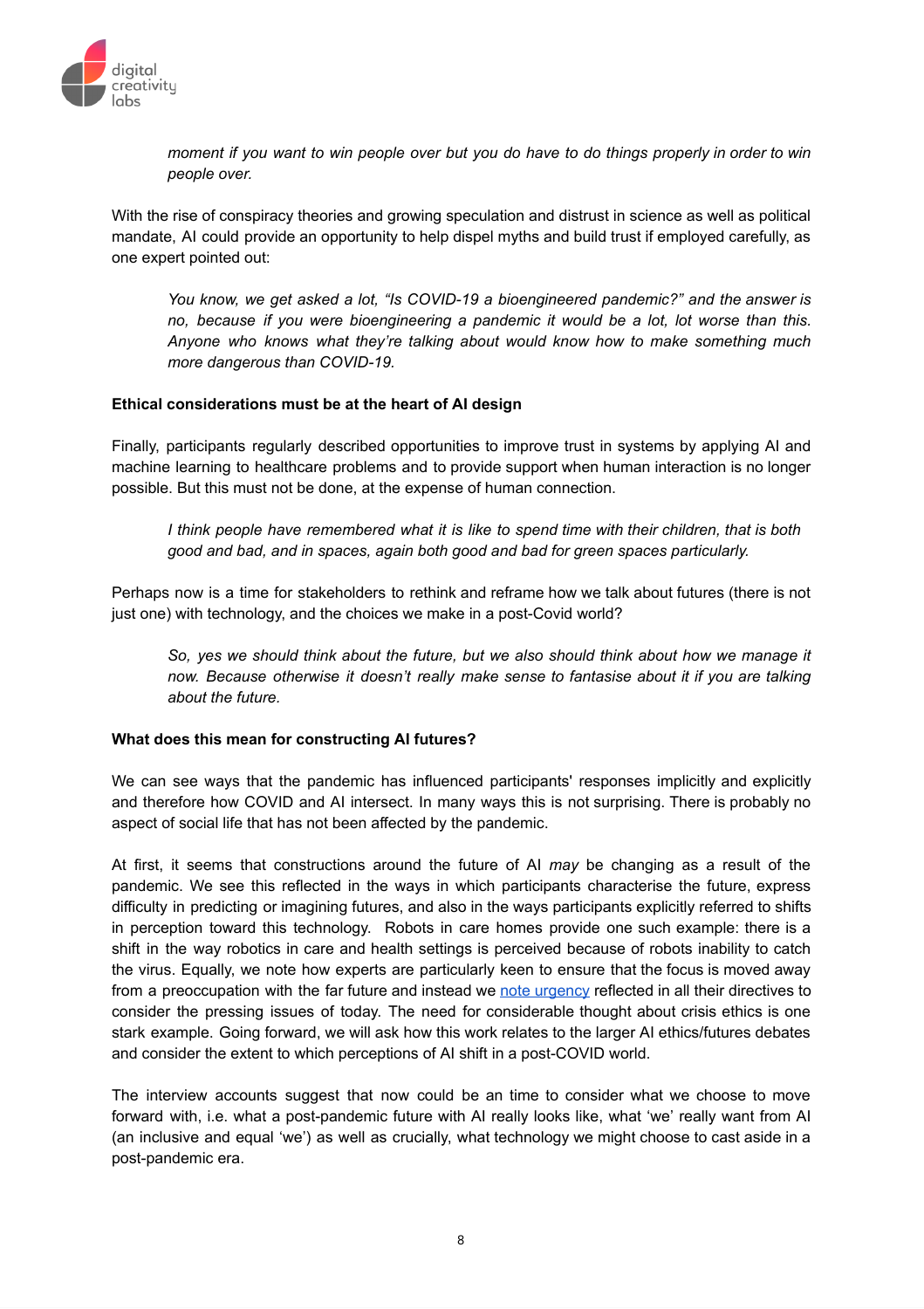

*If you're technically minded, what we're doing at the moment is really interesting, it will transform many things, but after it's done that transformation we'll go back to just taking everything for granted and seeing the world as a boring normal place to live.*

*...So just be prepared, in the future when you look back on this technology it's not going to seem exciting and revolutionary and really important, it's going to seem part of everyday life,* it's going to be stuff you take for granted, it's going to be sitting there in the background, and *a lot of it is going to seem technical and boring and "I don't need to worry about this because someone else has got it under control". I think it is really important to bear in mind...*

We have considered how COVID-19 might have challenged our understanding of how futures are constructed, our knowledge about socio-technical attempts to deal with catastrophic situations, and the position of the scholar vis-à-vis crucial collective concerns.

What is in no doubt is that this is an urgent time to pause and consider the future of AI, what we really want from AI. As well, it is key that we open up broader debates about a post-Covid future and consider what kind of society we want to build. We find even those [debating](https://www.imperial.ac.uk/design-engineering/research/responsible-engineering-design--innovation-redi/call-for-papers/) and leading the development of future AI found there is a pressing need to think about how we work towards a desirable future, now, and that we have no choice but for the present to keep moving.

This blog describes just some of the emerging themes from our interviews relevant to AI at the time of crisis. Further research should specifically target AI futures at a time of crisis and futures more specifically.

With thanks to our participants and Professor Dave Beer for his comments, insight, and feedback.

# **References**

Amoore, L. (2013) *The Politics of Possibility: Risk and Security Beyond Possibility*. Durham & London Duke University Press.

Brammer, S., & Clark, T. (2020). COVID‐19 and management education: Reflections on challenges, opportunities, and potential futures. *British Journal of Management*, *31*(3), 453.

Cave, S., Coughlan, K., & Dihal, K. (2019, January). " Scary Robots" Examining Public Responses to AI. In *Proceedings of the 2019 AAAI/ACM Conference on AI, Ethics, and Society* (pp. 331-337).

Felt, U. (2017). "Response-able practices" or "new bureaucracies of virtue": the challenges of making RRI work in academic environments. In *Responsible Innovation 3* (pp. 49-68). Springer, Cham.

Hussain, A. A., Bouachir, O., Al-Turjman, F., & Aloqaily, M. (2020). AI techniques for COVID-19. *IEEE Access*, *8*, 128776-128795.

Inayatullah, S. (2020). Neither a black swan nor a zombie apocalypse: the futures of a world with the covid-19 coronavirus. Journal of Futures Studies, 18.

Jasanoff, S. (2014). A mirror for science. *Public Understanding of Science*, *23*(1), 21-26.